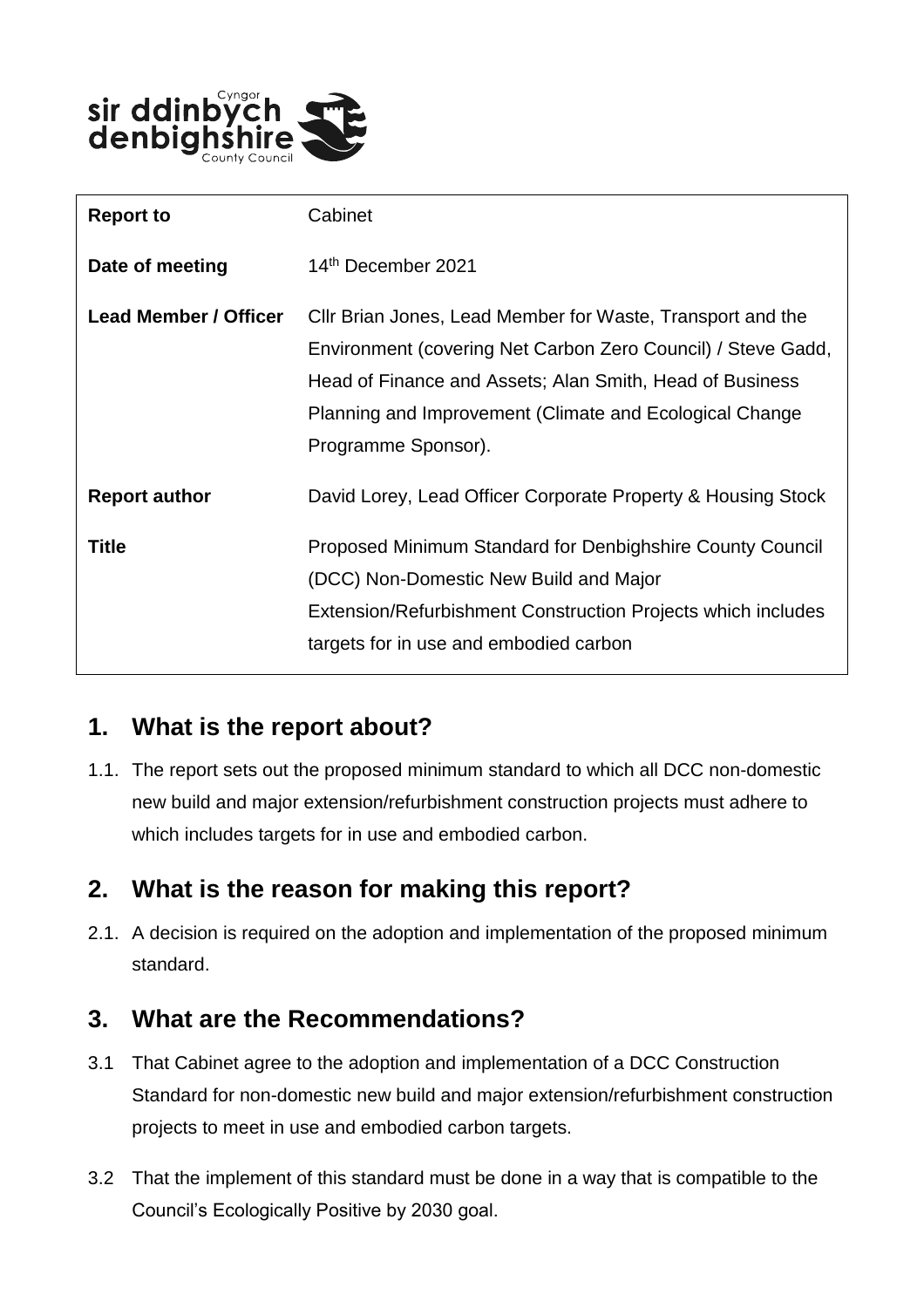3.3 That the Committee confirms that it has read, understood and taken account of the Well-being Impact Assessment (Appendix 1) as part of its consideration.

# **4. Report details**

 $\overline{a}$ 

- 4.1. DCC declared a Climate Change and Ecological Emergency in July 2019 which committed the Council to become net carbon zero by 2030. The Climate and Ecological Change Strategy 2021 – 2030 was adopted by Council in February 2021 and provides a route map to achieve the net carbon zero goal which requires a reduction in carbon emissions from non-domestic Council Buildings by at least 60% by 2030 compared to 2019/20 baseline.
- 4.2. While concerted efforts are being made to tackle the Council's existing non-domestic building stock, it is likely that existing regulatory standards will be insufficient to ensure any new buildings or major extensions adequately contribute to achieve the Council's net carbon zero goal. Introducing our own enhanced standard will avoid the potential need for retrofit carbon reduction measures at a later stage within nondomestic new build and major extension/refurbishments.
- 4.3. It is proposed that DCC adopt a construction standard to meet in use and embodied carbon targets for all non-domestic new building projects, including major extensions and refurbishments, with immediate effect for any projects which have not progressed beyond RIBA stage  $3$  – spatial coordination<sup>1</sup>.
- 4.4. See Appendix 2 for details on the standard which is based on the UK Green Building Council's (UKGBC) definition and best practice in construction.
- 4.5. It is proposed that the adopted construction standard is implemented incrementally. See Appendix 3 for details on the incremental approach.
- 4.6. It is also proposed that the implementation of this standard must be done in a way that is compatible to the Council's Ecologically Positive by 2030 goal. See Appendix 4 for how the Council would intend to do that.

<sup>&</sup>lt;sup>1</sup> The RIBA Plan of Work organises the process of briefing, designing, constructing and operating building projects into eight stages as follows: 0: Strategic Definition; 1: Preparation & Briefing; 2: Concept Design; 3: Spatial Coordination; 4: Technical Design; 5. Manufacturing & Construction; 6: Handover; 7: Use.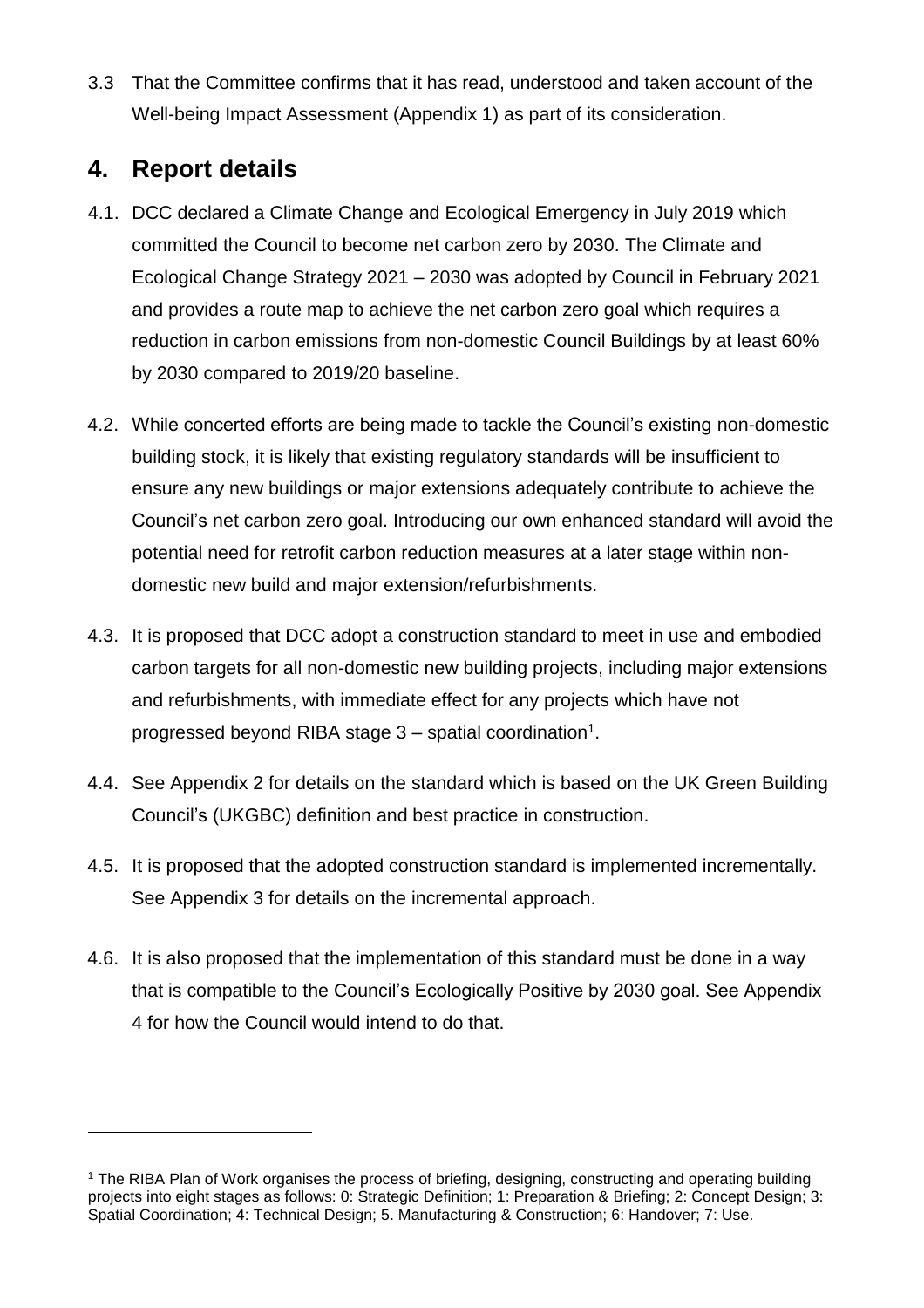4.7. There are examples of non-domestic new build and major extension/refurbishment construction projects which are being or have been completed following a similar construction standard in the UK. See Appendix 5.

### **5. How does the decision contribute to the Corporate Priorities?**

- 5.1 The adoption of this standard would directly contribute to Denbighshire County Council delivering upon its declared Climate Change and Ecological Emergency and subsequently adopted the Climate and Ecological Change Strategy which commits the Council to become net carbon zero and ecologically positive by 2030, as well as reduce supply chain emissions by 35%.
- 5.2 Additionally the Council's Corporate Plan has a priority for the Environment and targets on renewable energy generation and to protect and restore biodiversity.

# **6. What will it cost and how will it affect other services?**

#### **Cost**

- 6.1 It is anticipated that there will be up front design and construction cost implications to adopting and implementing such a standard, although in use costs should reduce significantly with potential cost neutrality over the operational life of the building. It is anticipated that upfront capital costs will normalise over time as elements of this standard become industry norm.
- 6.2 Services requiring non-domestic extensions, refurbishment or new buildings will need to include the likely additional costs in project business cases and external funding applications and demonstrate compliance with the proposed standard through internal democratic and approvals processes.
- 6.3 An estimation can only be given at this stage to the potential initial up front capital cost increase to be expected from adoption of this standard due to there being limited case studies and benchmarks. However, it is estimated c.19% uplift at current 2021 prices and approaches. Further detail is provided in Appendix 6, which also includes the anticipated cumulative impact this could have on the planned programme of work within the Education portfolio.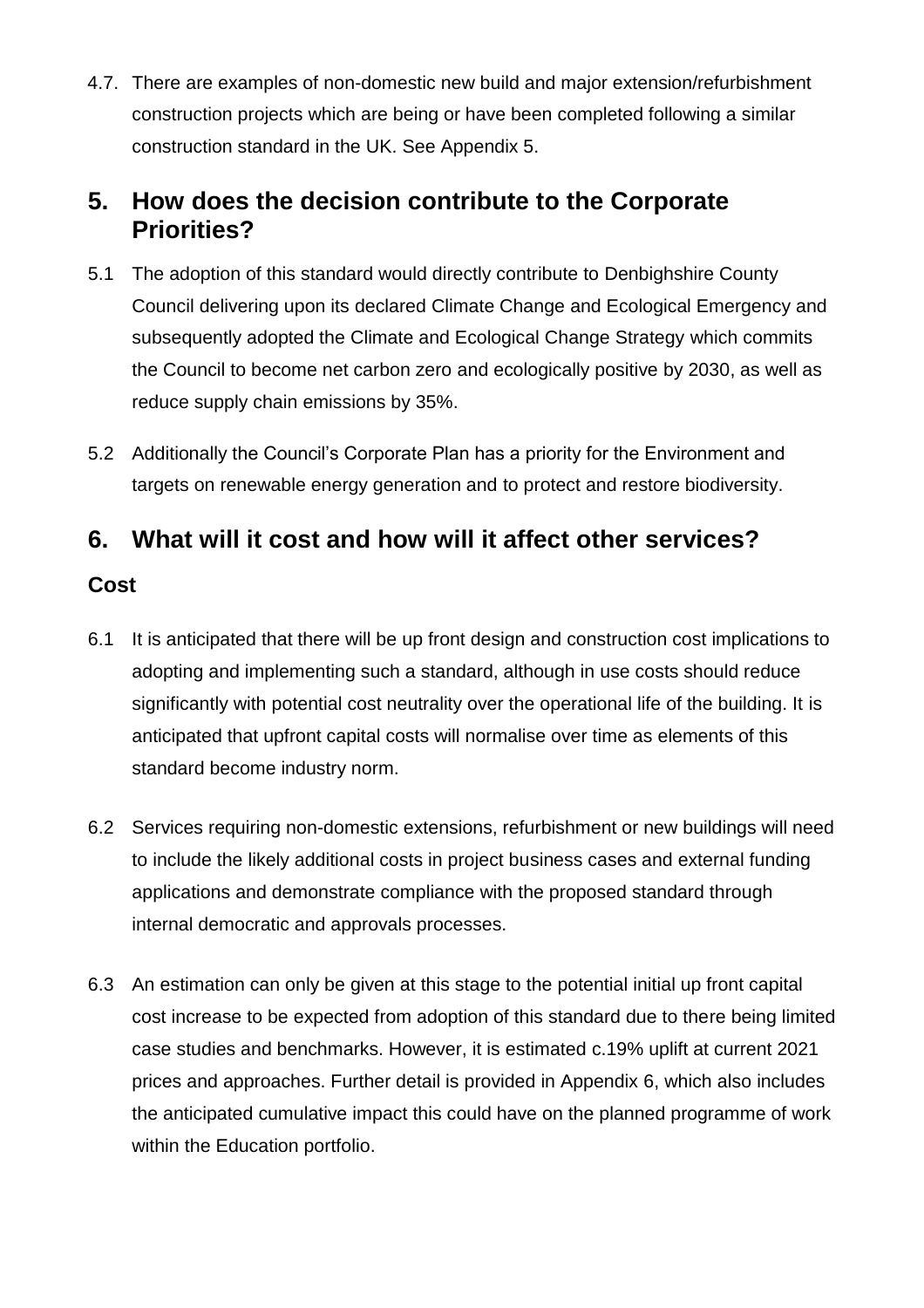#### **Services**

- 6.4 Many different services within the Council commission non-domestic new builds and major extension/ refurbishments. All should use the Council's internal Design & Construction service. Whilst the Council's Design & Construction service will automatically apply the proposed standards (following the incremental implementation approach specified) to projects they are commissioned to undertake, Services will need to be aware of this standard and recognise it will need to be considered at the very start of project feasibility and costs factored into funding models and any associated external funding bids.
- 6.5 It is suggested that the proposed standard, if adopted, would be communicated widely to all Service Areas and those we work in partnership/collaboration. A list of non-domestic building construction projects in the Council's pipeline that we are aware of that have not reached RIBA Stage 3 onwards, and thus would need to interact with this standard, is provided in Appendix 7. Please note: list is not exhaustive and some projects listed are subject to securing external funding.

### **7. What are the main conclusions of the Well-being Impact Assessment?**

7.1 See full Wellbeing Impact Assessment in Appendix 1 including main conclusions on page 3.

### **8. What consultations have been carried out with Scrutiny and others?**

- 8.1 The action for the Council to adopt a Construction Standard based on targets around in use and embodied carbon was included in the Climate and Ecological Change Strategy (2020/21-2029/30) which was consulted on with Members in September/October 2020, with the public in November/December 2020 and finally adopted unanimously by Council in February 2021.
- 8.2 Targeted consultation with Education and Children's Services as they are potentially the most impacted service within the Council from this decision, with discussion at the Modernising Education Programme Board and ongoing at officer level. Discussions on the proposed standard have taken place with Senior Leadership